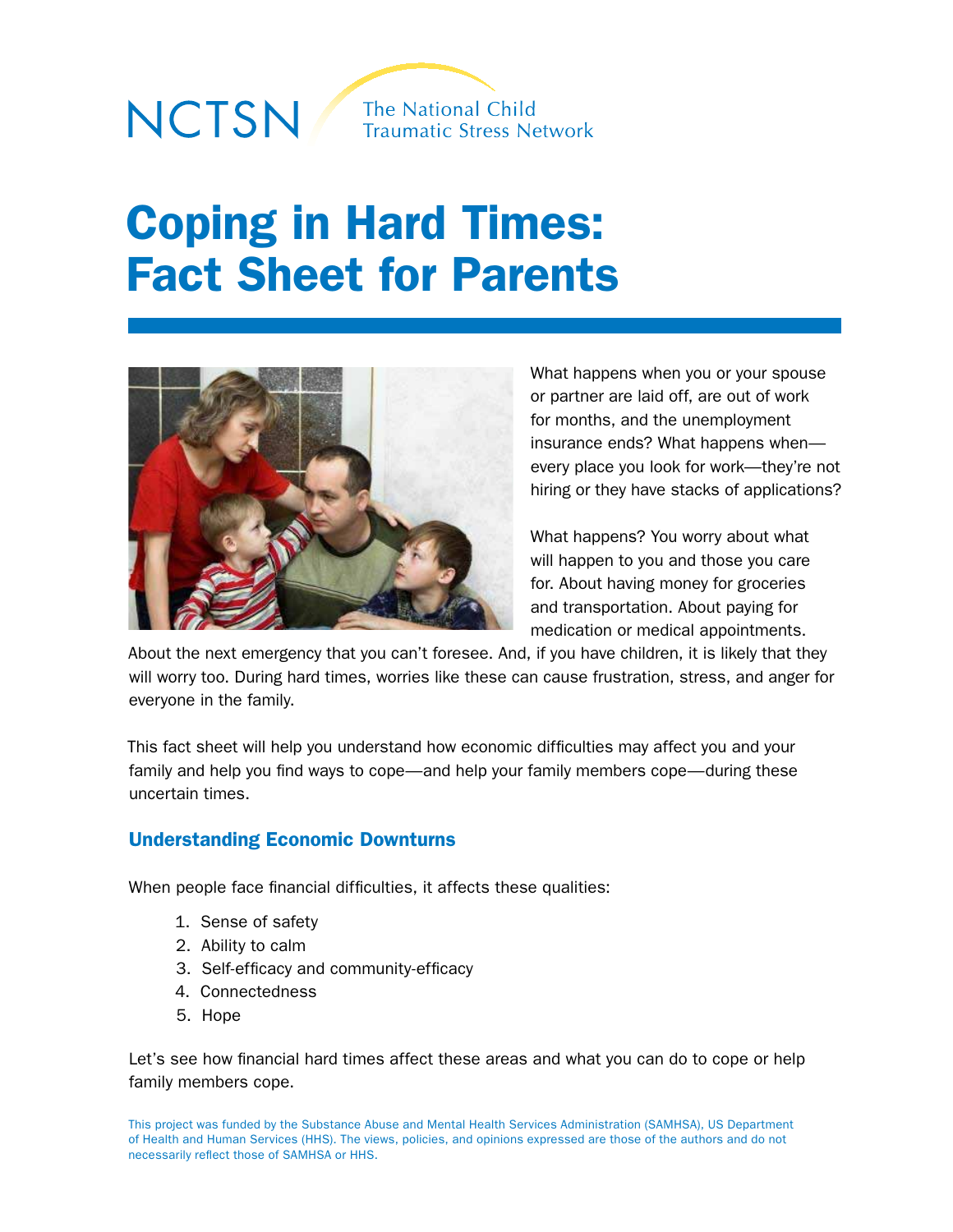# Sense of Safety

#### *What is "sense of safety"?*

- A belief that your needs—and the needs of those you care about—will be met now and in the future
- A belief that you are protected from harm and that those around you will stay safe

# *How can economic downturns affect a person's sense of safety?*

The world feels less safe when you can't find work; have less money for food, rent, and transportation; have to take extra jobs to make ends meet; and face foreclosure or have to move.

You may feel worried, sad, or angry. You may want to give up. You may avoid friends and family, be irritable, argue more with others, or take



more risks. You may have trouble sleeping, focusing, or being patient with others (who may be facing similar hardships and stress themselves). And you may find parenting much more difficult.

When you don't feel safe, everyday problems seem much worse. It's harder to face and to deal with life's challenges, and the stress can be overwhelming.

#### *What can you do to promote a sense of safety for you and your family?*

- $\blacksquare$  Talk about your concerns with your partner, trusted friend, family member, colleague, counselor, or religious professional. Choose someone who will support you, rather than judge you or make you feel worse.
- $\blacksquare$  Talk to your children about what is happening. Be honest, but avoid alarming them unnecessarily. Let them know that, while things are hard, you have confidence that no matter what it takes, you can handle it together as a family. Use language that they can understand. For younger children, you may have to repeat the conversation several times.
- **n** Encourage your children to talk about their concerns with you or another trusted adult.
- **n** If you or your older children are feeling scared about life, make a list of options, resources, and personal strengths. Include ways you or family members got through earlier hard times. Use this list to make empowering "self statements" that give you the energy to complete needed tasks.
- **E** Keep searching. Problem-solve to stay up-to-date on possible job opportunities and available resources (i.e., financial, employment, or job counseling).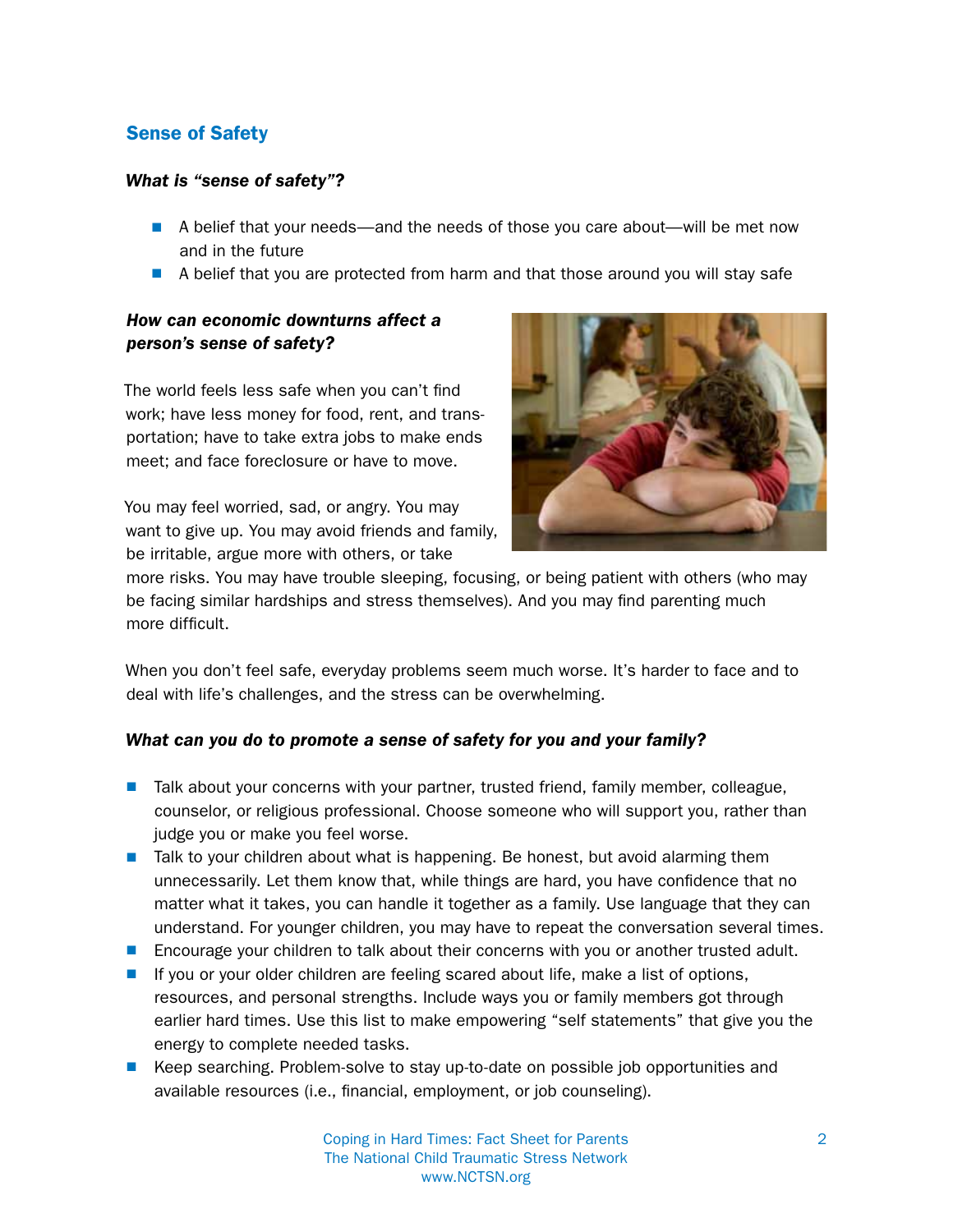- **n** Try to be creative in planning family time. Look for free or inexpensive activities: have a board or card game night, play sports or video games, go on a hike or picnic). Encourage your children to do activities like these with their friends. Lack of money doesn't have to mean lack of fun.
- $\blacksquare$  Be patient with younger children who may cling more to you.
- $\blacksquare$  Let older children know that, while they may worry about their problems, they also can figure out ways to feel better, such as working hard on a school project or helping others with a community activity.
- **n** Avoid watching too much TV or Internet news about the economy, especially in front of younger children. Such news programs may upset them and make you worry more about the future, which could be more stressful for your child.
- Keep to a regular family routine as much as possible. Make sure that you and your children get enough sleep, eat regularly, drink plenty of water, and get frequent exercise.
- Help older children—struggling to find a job or having to postpone college—to consider alternatives or to readjust their expectations.

#### *What Beth did:*

Both Beth and her husband had been laid off. Their daughter Rachel worried that soon her family wouldn't be able to afford the house payment. Rachel thought about this constantly, had trouble sleeping, and often experienced headaches. She couldn't focus on her schoolwork and argued more with her brother.

Beth noticed the change in her daughter's behavior and asked what was bothering her. Finally, Rachel admitted that she was worried the family would end up homeless. Beth reassured Rachel that she and her father were continuing to search for work and weighing different options. Although Beth admitted she didn't have all the answers right then, she suggested that they talk regularly. Rachel remains concerned about her family's situation, but she feels better knowing she can talk to her mom about the situation, and that her parents are doing everything they can to keep the family safe.

*"I knew something was bothering my daughter, but I had to ask her what was wrong several times before she told me that she was scared about what would happen if we ran out of money."* 

#### Ability to Calm

#### *What is "calm"?*

- $\blacksquare$  The skill of self-soothing; the ability to become peaceful in mind and body
- **E** Being able to relax and stay composed or grounded, rather than become numb, shut down, agitated or overly excited
- $\blacksquare$  Being able to relax your body and mind enough to focus and concentrate

Coping in Hard Times: Fact Sheet for Parents 3 The National Child Traumatic Stress Network www.NCTSN.org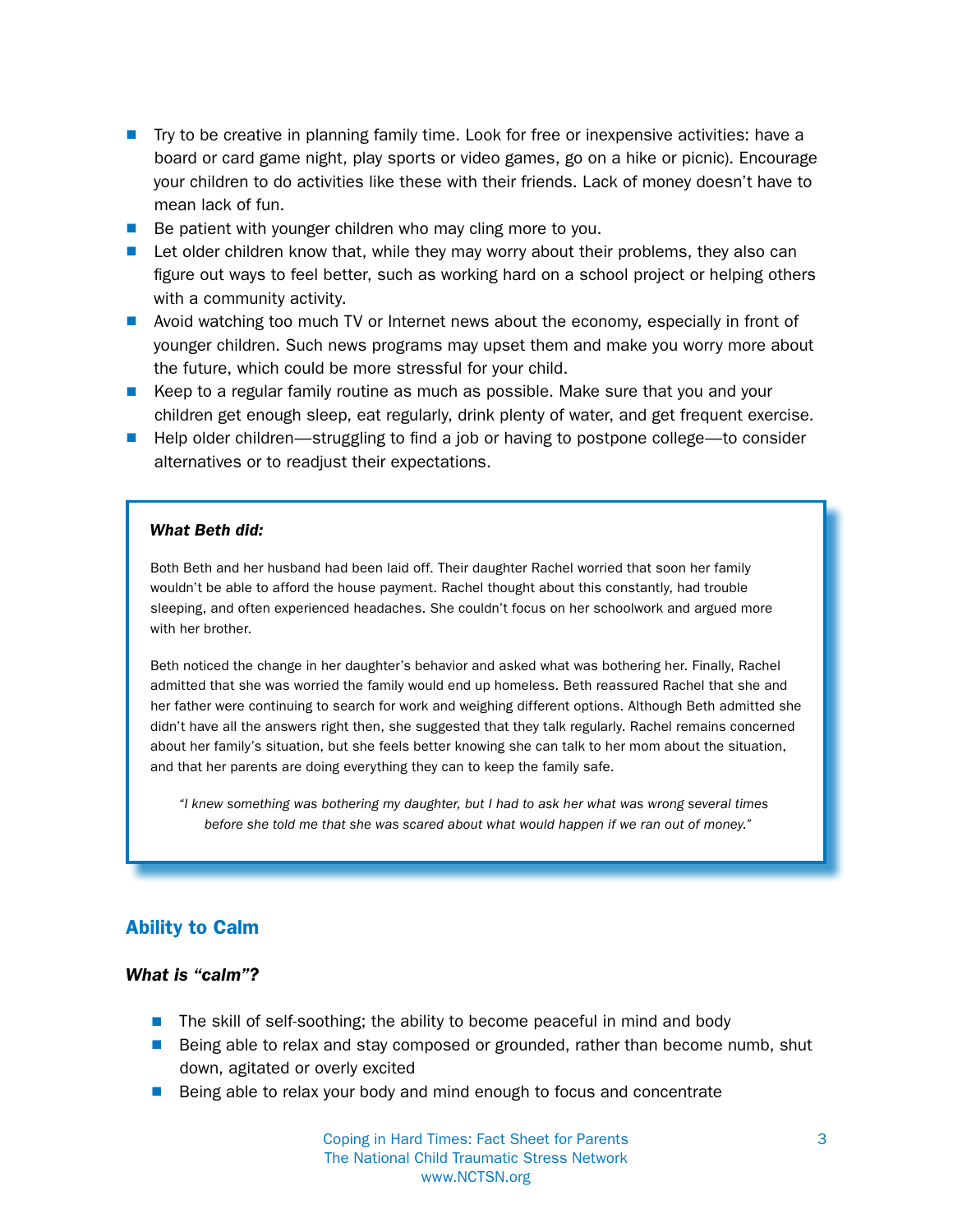# *How can economic downturns keep people from feeling calm?*

When finances are uncertain, you feel frustrated, afraid, angry, overwhelmed, or hopeless. You might have trouble concentrating, sleeping, eating, controlling your temper, or being with others. You may even feel physically ill or have muscle tension, headaches, or stomachaches. In searching for ways to reduce distress, you might be tempted to use drugs or alcohol to try to feel better.



In stressful times, if you feel more emotional, it can disrupt your daily routine, interfere with your ability to parent effectively, and delay your goals.

# *How can you stay calm and help your family feel calm?*

- Reassure family members with the simple and effective message: *"You are going through a tough time and reacting in an understandable way to a very difficult situation."* It's easier to stay calm once you understand that most people think and react to stress similarly.
- **n** Think about ways you already know to calm yourself (listening to favorite music, taking a short walk) and do these more frequently. Notice when you feel better after particular activities, and increase those actions.
- $\blacksquare$  Learn new ways to calm yourself (see examples below). Put them into action and, as you become more confident, share them with your family. Not only are you practicing great self-care, but also teaching calming skills to your children. When you can regulate your own emotions, you set a tone that positively affects the entire family.
- You can practice, model, and teach family members a slow breathing technique: inhale slowly through your nose and then exhale *very* slowly through your mouth. Slow breathing helps activate the parasympathetic nervous system and calm one's mind and body. With young children this can be done with blowing bubbles.
- **n** You and your children or other family members can engage in slow gentle stretching, yoga, or Tai Chi—all proven to calm the body and mind. You can often find free or low-cost classes in the community and instructional videos are available on-line and in stores.
- Encourage daily exercise or increased physical activity (take more walks or climb stairs). Exercise helps boost your immune systems and keep you healthy, strong, and focused.
- **n** Model, teach, and review effective problem-solving. When weighed down by a problem and the accompanying overwhelming feelings, thinking things through, brainstorming possible options, and taking action will increase your sense of control and calm.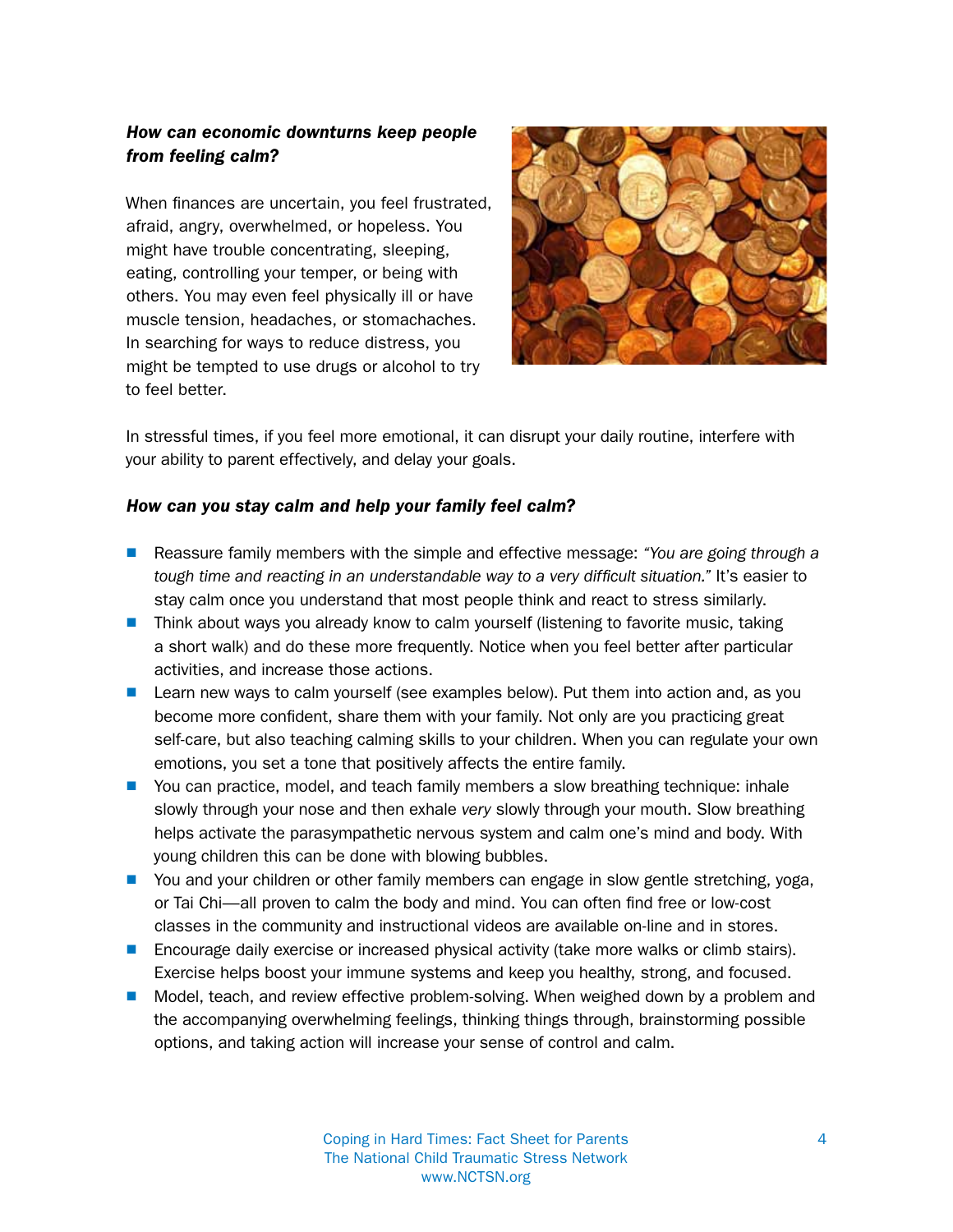- $\blacksquare$  Have the entire family engage in enjoyable activities, such as playing games, cards, or sports or watching funny movies or television programs. Studies show that positive emotions (joy, humor, interest, contentment, love) can broaden our thinking and creativity, improve your immune systems, and ultimately lead to more effective coping.
- $\blacksquare$  Have family members share music or shows that inspire them, help them cope, or make them laugh.



- **E** Keep a journal or use art to express feelings and thoughts. Writing and art can have a positive impact on health, especially when one expresses the facts and feelings associated with the stressful event.
- $\blacksquare$  Make sure the family gets breaks from upsetting news about the economy (on TV, radio, the Internet). However, don't "protect" the family from information just to keep them calm, as you may lose their trust if you withhold such information.
- **n** Remind family members to pay attention to their thoughts. When they notice thoughts that make them nervous or angry, they can stop or change those thoughts, or they can distract themselves by changing activities. Give them an example of a thought you had that made you feel worse, and how you interrupted it—by helping someone or doing a different task.

#### *What Jake did:*

Jake had worked in a factory that made airplane parts for 20 years, had always liked his job, and had received several promotions. Last year, the factory started laying off workers. Jake didn't lose his job, but his hours were cut, first to 30 hours per week, then to 25 hours. Now there were rumors at the factory that another big round of layoffs was coming. Jake was nervous and worried.

Jake's son Marcus was in junior high and had always been a good student and baseball player. Lately, Marcus has been caught fighting at school and is close to failing a class. He is talking about not playing baseball next year because, as he said, "What's the point?"

Jake wondered whether his own worries had something to do with his son's behaviors. After school the next day, Jake asked his son to go outside and play catch. After throwing the ball around for a while, Jake and Marcus started talking about the problems at the factory, about Marcus's worries of not having money to go to college, and about other things going on in their lives. Soon they felt a little better. They decided to make playing catch—even for 15 minutes—a daily event. It gave them a chance to talk to each other about their concerns.

*"I was so focused on my own worries, that I almost didn't notice how upset my son was. But once I did, finding activities to help calm him ended up calming me as well."*

> Coping in Hard Times: Fact Sheet for Parents 5 The National Child Traumatic Stress Network www.NCTSN.org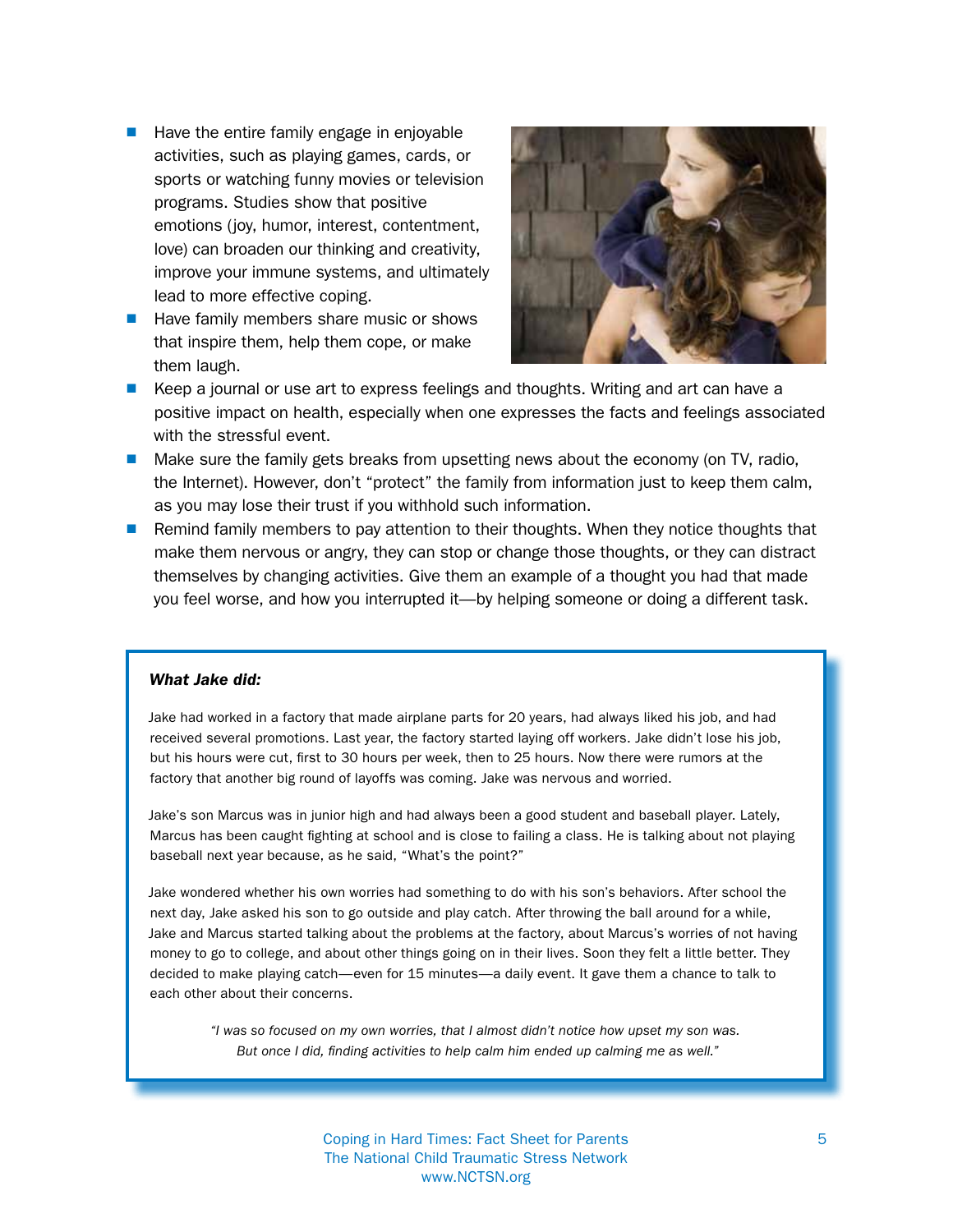# Self-Efficacy and Community-Efficacy

# *What is "self-efficacy" and "community-efficacy"?*

- $\blacksquare$  Self-efficacy is the belief that you can do what you need to do, deal with challenges, and handle tough times
- **n** Community-efficacy is the belief that the community you belong to—neighborhood, school, city—can do what it needs to do to thrive and take care of its members

#### *How can economic downturns affect self-efficacy or community-efficacy?*

When jobs are scarce, you may think you are not "good enough" to get a good job, a successful career, or the money to support yourself or help your family. You may get down on yourself or feel despair.

With economic hardship, communities may cut back needed services, resulting in the laying off of teachers, police officers, firefighters, librarians, or other public workers. Communities may shut down some services altogether. You may see signs of



disrepair: vacant homes and buildings, more vandalism, and more trash.

# *How can you help yourself and your family build self-efficacy and improve community-efficacy?*

- **n** Find ways for your family to get involved. Volunteer together at a non-profit, private, or community organization.
- $\blacksquare$  Be proactive. When you see a problem at home or in your neighborhood, do something about it. For example, have family members work together to serve meals at a food bank, participate at a fundraising event, care for animals at a shelter, or pick up trash at a park or beach.
- **n** Connect with other people in your community who are in your field—both to make professional connections and to hear about potential volunteer or paying jobs.
- **E** Seek out training or education to improve your prospects for work or your career.
- Think about it: The fact that jobs are hard to find has *nothing* to do with you, your skills, or your worth. It is hard for everyone to get and a keep job.
- **Don't stop! Keep pounding the pavement, sending out more resumes, or putting in more** applications. Check back frequently, so a company will have you in mind when they get an opening. Keep the attitude that "Someone, somewhere is hiring."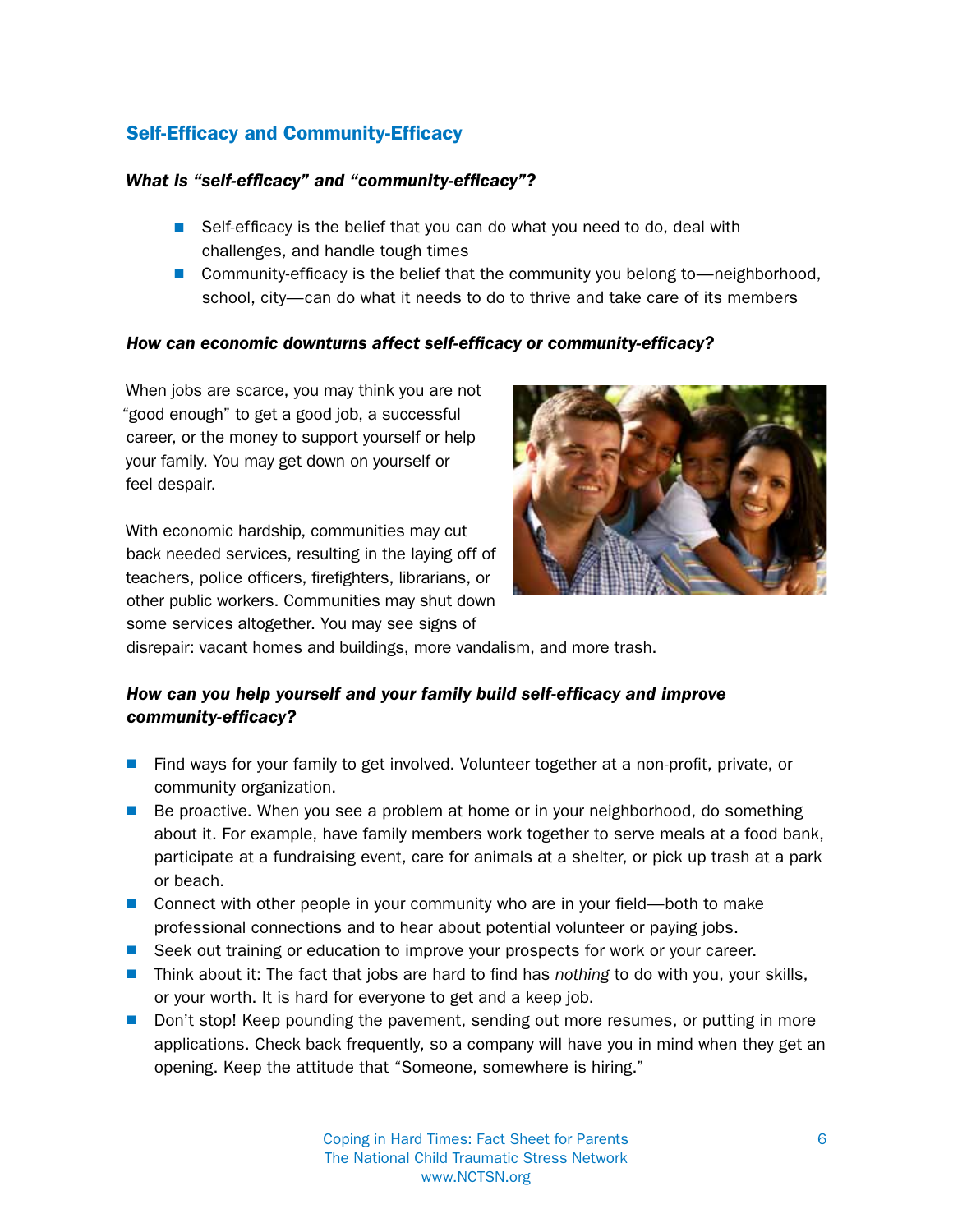- $\blacksquare$  Make a list of your strengths and talents. Put the list where you will see it often. Brainstorm new ways to use those strengths and talents to accomplish your goals.
- Don't be afraid to adjust your expectations or change your tactics; if you thought it would take you three months to get a job, plan on six to eight months. If you were searching only on the Internet, join a professional networking group, attend a job fair, or consider an internship.

#### *What Aisha did:*

Aisha and her husband had lived in the same neighborhood since they got married. They had always thought the neighborhood was a great place to live. However, recently several stores nearby had closed, and Aisha had heard about the vandalism of a couple of houses a few blocks over. Then one day Aisha's daughter said she didn't want to go play at the neighborhood park because she was worried about older kids who had been hanging around there.

When a city council member announced a meeting to talk about community problems, Aisha decided to go. There, she met people also concerned about the park and, the following Saturday, Aisha and her daughter joined a group picking up litter and pulling up weeds. The group has plans to return each week to do more cleaning up, hoping that improving the park will encourage more families to return. Aisha and her daughter felt great about working to improve the community instead of giving up on it.

*"There are lots of ways to help. You just need to start looking and asking for opportunities to make the community better, and you'll find them."*

#### **Connectedness**

#### *What is "connectedness"?*

**n** Having people (individuals or groups) in your life who understand and support you

#### *How can economic downturns affect connectedness?*

You may feel worthless or ashamed when you lose a job. Without money, you may stay at home more, shut off from friends and co-workers. The more you avoid going out, the more you may think you don't belong or fit in. In isolating however, you miss opportunities to share troubles, receive understanding and compassion, gain well-being from helping others, distract yourself from worries, and engage in problemsolving and networking.



Coping in Hard Times: Fact Sheet for Parents 7 The National Child Traumatic Stress Network www.NCTSN.org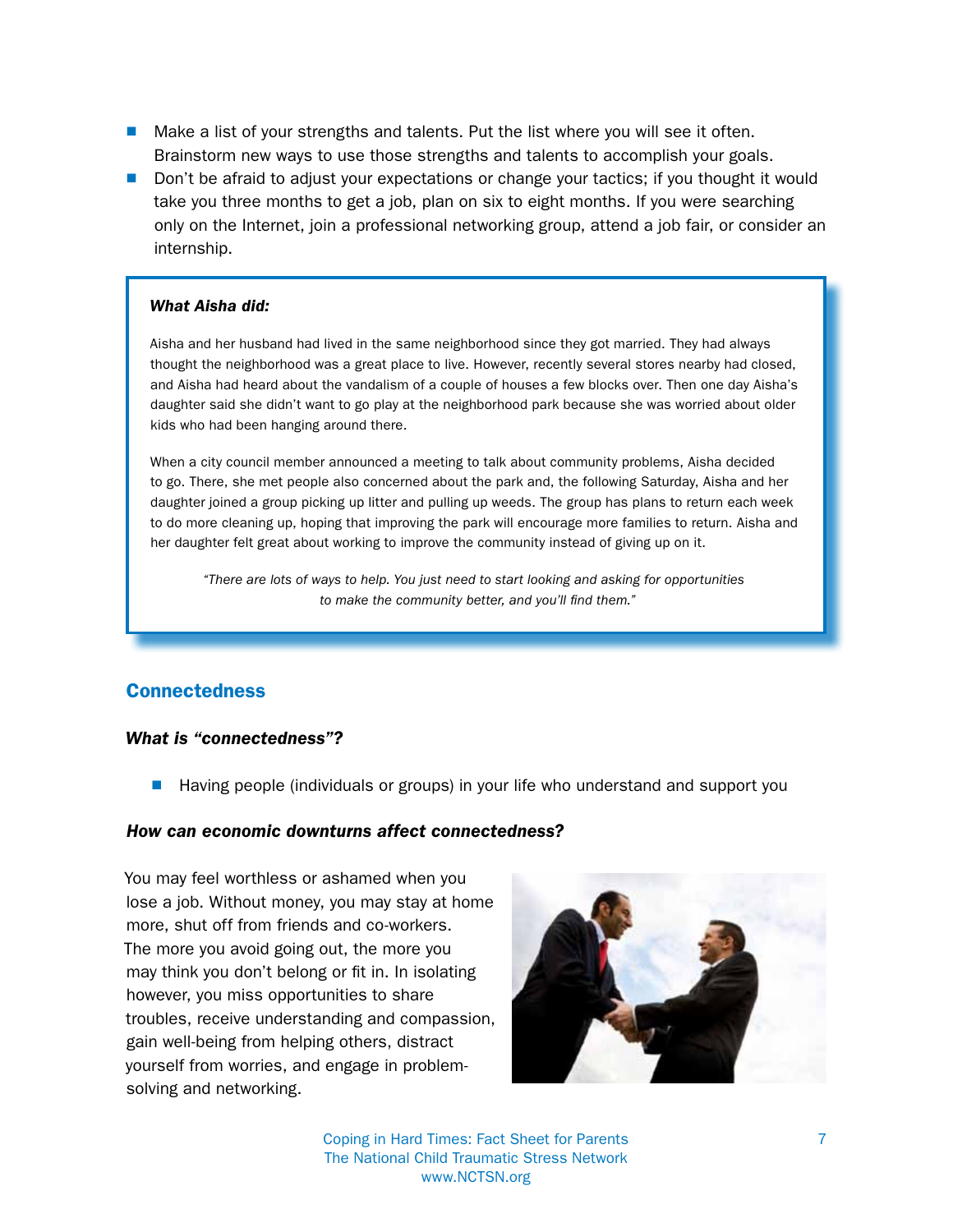#### *What can you do to promote connectedness for you and your family?*

- $\blacksquare$  Talk to your children about what is happening, reassure them, and suggest things they can do to help the family.
- Schedule weekly time together as a family. Even though you may be busy looking for a job, working part-time jobs, handling household duties, or taking classes to make you more marketable, don't let this keep you from your family. Have at least one or two meals as a family each week, have a regular "goodnight" visit with each child, and plan



low-cost activities the family can do together, such as going to a park, having a picnic, visiting the local library, watching a favorite TV show or movie, or hanging out playing games.

- **Don't isolate yourself. Reconnect with your friends and family. Even if you don't think** you'll have a good time, do it anyway. It could be easier and more fun than you thought.
- $\blacksquare$  The more you reach out, the more likely—and the sooner—you will find resources and options.

#### *What Arturo's mom did:*

Arturo completed two years of college, but dropped out when the fees increased 25 percent in one year. Rather than stressing out, Arturo decided to work night and day so he could go back to school in a year. He dove into job hunting, visiting every restaurant and store, researching Internet jobsites, and sending out resumes daily. He turned down his friends' offers to go out, refusing to spend the money or time away from his search. But, as weeks and then months passed without any luck, Arturo avoided family meals, stayed up later each night playing video games, and slept in until his mother left for work.

Arturo's mom, Alma, felt helpless and distracted on her job, thinking about her hard-working son so distressed. She confided in her co-worker who suggested contacting their Employee Assistance Plan (EAP), which offers free counseling. The provider was very resourceful, suggesting ways to help Arturo connect more at home (reestablishing meals together, engaging his help in a couple of physically hard tasks, inviting cousins over to play cards on the weekend) and offering a couple of counseling sessions to explore civil service jobs. After all, the provider said, with two years of college, Arturo would easily pass the required examination. Alma's efforts at helping Arturo reconnect to her and his cousins seemed to help right away. The EAP visits improved his mood, and he regained energy for his job search and for hanging out with his friends. Alma also felt better knowing that the EAP was there for her and her son.

*"When my son pulls away from family or friends, I know he's upset. He always feels better when his cousins or friends are around or when he's helping others."* 

> Coping in Hard Times: Fact Sheet for Parents 8 The National Child Traumatic Stress Network www.NCTSN.org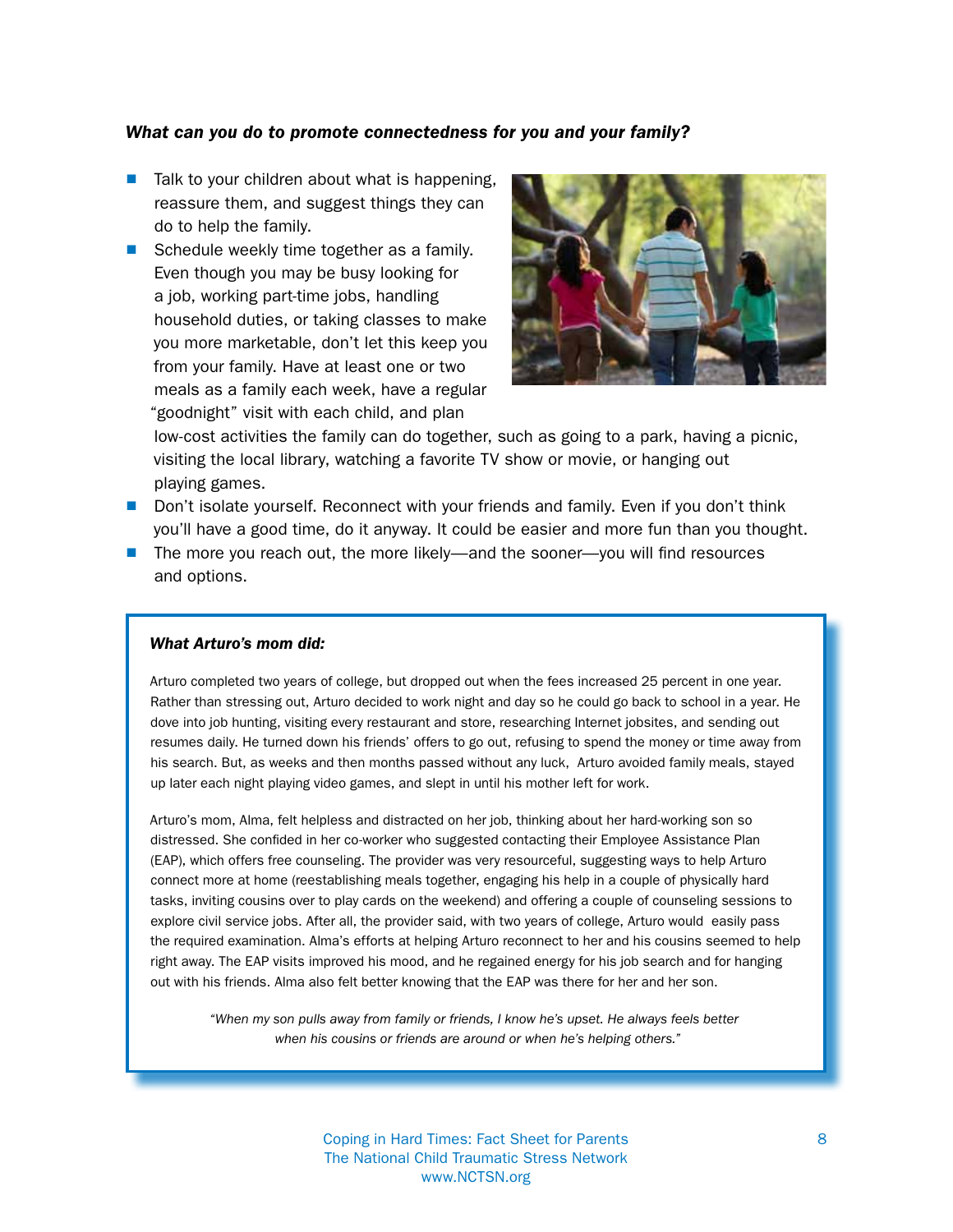# Hope

#### *What is "hope"?*

 $\blacksquare$  The expectation that things will work out; a feeling that everything's going to be alright

#### *How can economic downturns make people lose hope?*

In hard times, you feel discouraged, hopeless, and no longer in charge of your own life. If you—or someone you care about—can't find work, you may blame the economy, the business community, or the government. As you feel more helpless to find work, you may blame yourself, lose hope, and decide that things will never be the same again.

# *How can you foster hope in yourself and your family?*

- $\blacksquare$  Try to regain your belief that things will work out. Let your family members know that you believe that things will get better.
- $\blacksquare$  If you have had faith in a Higher Power, try to retain trust in those beliefs.
- $\blacksquare$  Join with others in your larger community who can provide emotional support and encouragement.



- $\blacksquare$  Ask a good friend or a family member how he or she has maintained hope in troubled times or how you can look at things from a different perspective.
- **n** Make a list of your strengths and talents, and then list your options and resources. Help family members do the same.
- **E** Learn the true facts about the economy situation, so you don't just act on people's opinions.
- $\blacksquare$  If watching news reports makes you and family members feel hopeless, don't watch them. Change to an activity that will distract you and give you all some relief.
- $\blacksquare$  If you see your children feeling hopeless, talk with them and get them counseling if they need it.
- **n** If you are feeling suicidal, get help. Reach out to your family or call SAMHSA's National Suicide Prevention Lifeline at 1-800-273-TALK (8255).

*"I feel hope when I can take some concretes steps. If I don't know what step to take, I ask my best friend to help me decide something. Once I have a plan, I feel so much better."*